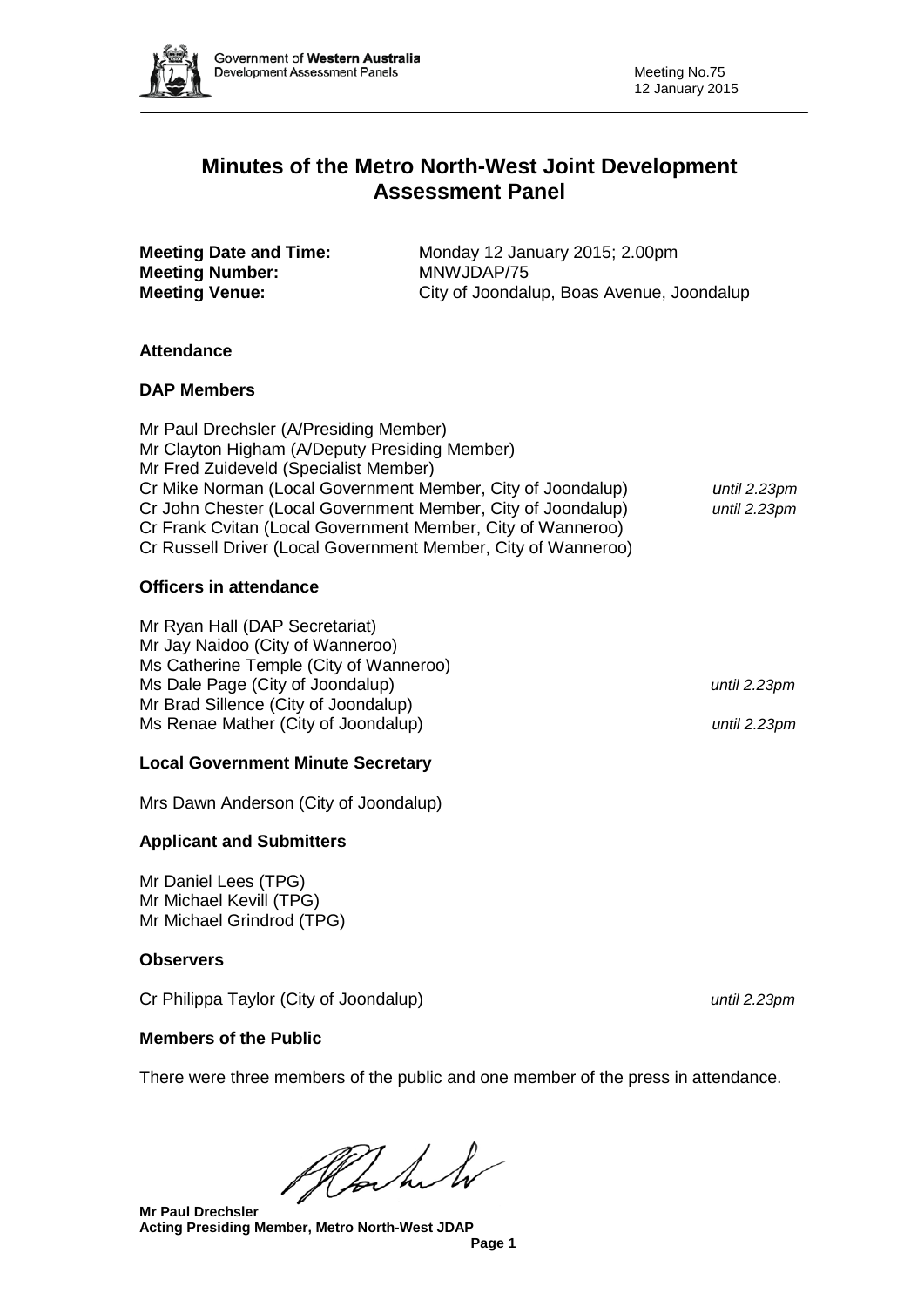

### **1. Declaration of Opening**

Due to the absence of the Presiding Member and in accordance with section 2.4.1 of the Standing Orders 2012, the Deputy Presiding Member Mr Paul Drechsler took the chair and declared the meeting open at 2.00pm on Monday 12 January 2015. The Acting Presiding Member acknowledged the past and present traditional owners and custodians of the land on which the meeting was being held.

The Acting Presiding Member advised that the meeting is being audio recorded in accordance with Section 5.16 of the Standing Orders 2012; No Recording of Meeting, which states: *'A person must not use any electronic, visual or audio recording device or instrument to record the proceedings of the DAP meeting unless the Presiding Member has given permission to do so.'* The Acting Presiding Member granted permission for the minute taker to record proceedings for the purpose of the minutes only.

#### **2. Apologies**

Ms Karen Hyde (Presiding Member).

#### **3. Members on Leave of absence**

Panel member, Ms Karen Hyde has been granted leave of absence by the Minister for the period of 24 December 2014 to 16 January 2015 inclusive.

#### **4. Noting of minutes**

Note the Minutes of the Metro North-West JDAP meeting No.72 held on the 3 December 2014 and meeting No.74 held on the 18 December 2014.

#### **5. Disclosure of interests**

Nil.

### **6. Declaration of Due Consideration**

All members declared that they had duly considered the documents.

### **7. Deputations and presentations**

**7.1** Mr Daniel Lees (TPG) addressed the DAP for the application at Item No. 8.1. The presentation will request for approval on the basis that the proposal provides a main street built form consistent with the existing surrounding development, and that the land use is consistent with the objectives of the Business Zone.

Plan h

#### **Mr Paul Drechsler Acting Presiding Member, Metro North-West JDAP**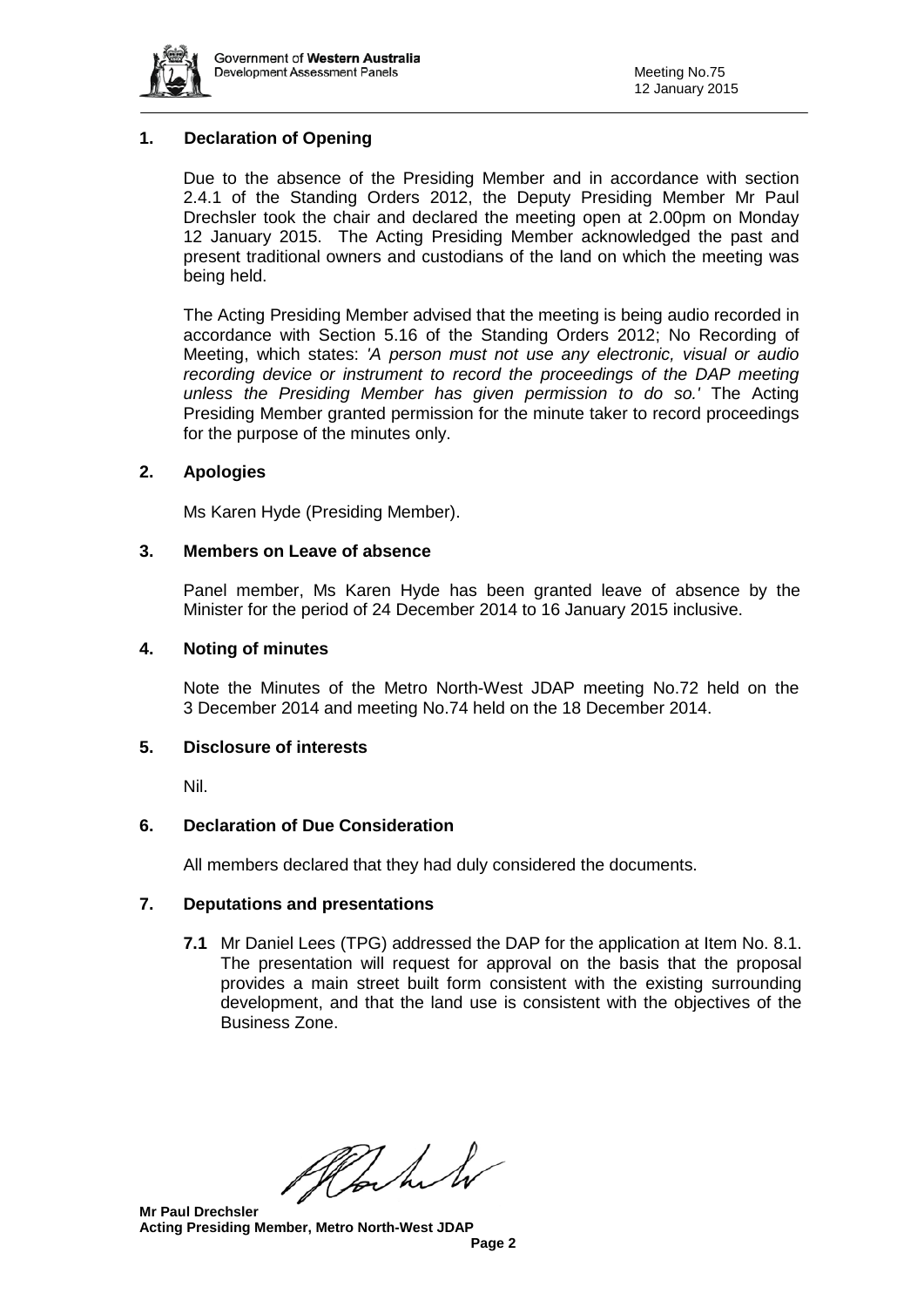

#### **8. Form 1 - Responsible Authority Reports – DAP Application**

| 8.1 | <b>Property Location:</b><br><b>Application Details:</b> | Lot 929 (1244) Marmion Avenue, Currambine<br>Proposed Unlisted Use (Self Storage Facility),<br>Showroom and Recreation Centre |  |  |
|-----|----------------------------------------------------------|-------------------------------------------------------------------------------------------------------------------------------|--|--|
|     | Applicant:                                               | TPG Town Planning, Urban Design and Heritage                                                                                  |  |  |
|     | Owner:                                                   | Roman Catholic Archbishop of Perth and<br>Davidson Pty Ltd                                                                    |  |  |
|     | Responsible authority:<br>Report date:<br>DoP File No:   | City of Joondalup<br>5 January 2015<br>DAP/14/00643                                                                           |  |  |

#### **REPORT RECOMMENDATION / PRIMARY MOTION**

| Moved by: | Cr Norman | Seconded by: | Mr Higham |
|-----------|-----------|--------------|-----------|
|-----------|-----------|--------------|-----------|

That the Metro North-West Joint Development Assessment Panel resolves to:

**Refuse** DAP Application reference DAP/14/00643 and accompanying plans (AA-4-010, AA-4-011, AA-4-012, AA-4-201, AA-4-202, and AA-4-302) in accordance with Clause 6.9 of the City of Joondalup *District Planning Scheme No. 2*, for the following reasons:

#### **Reasons:**

- 1. The proposal is considered not to satisfy the objectives of the 'Business Area' set out in the *Currambine District Centre Structure Plan* as:
	- 1.1 The proposal does not constitute high standards of main street built form and an attractive facade to vehicle and pedestrian routes as a result of the overall height of the structure and the large areas of blank facades without glazing or other articulation;
	- 1.2 'Self Storage Facility' is considered not to be an appropriate land use for the location as it does not create the desired level of activation of the main street. This activation does not occur due to the low number of employees, the low volume of irregular visits by customers and the building design presenting minimal opportunities for interaction and passive surveillance from the 'Self Storage Facility'.

#### **The Report Recommendation/Primary Motion was put and CARRIED UNANIMOUSLY.**

*Crs Chester and Norman rotated on the panel with Crs Cvitan and Driver at 2.23pm.*

Plant

**Mr Paul Drechsler Acting Presiding Member, Metro North-West JDAP**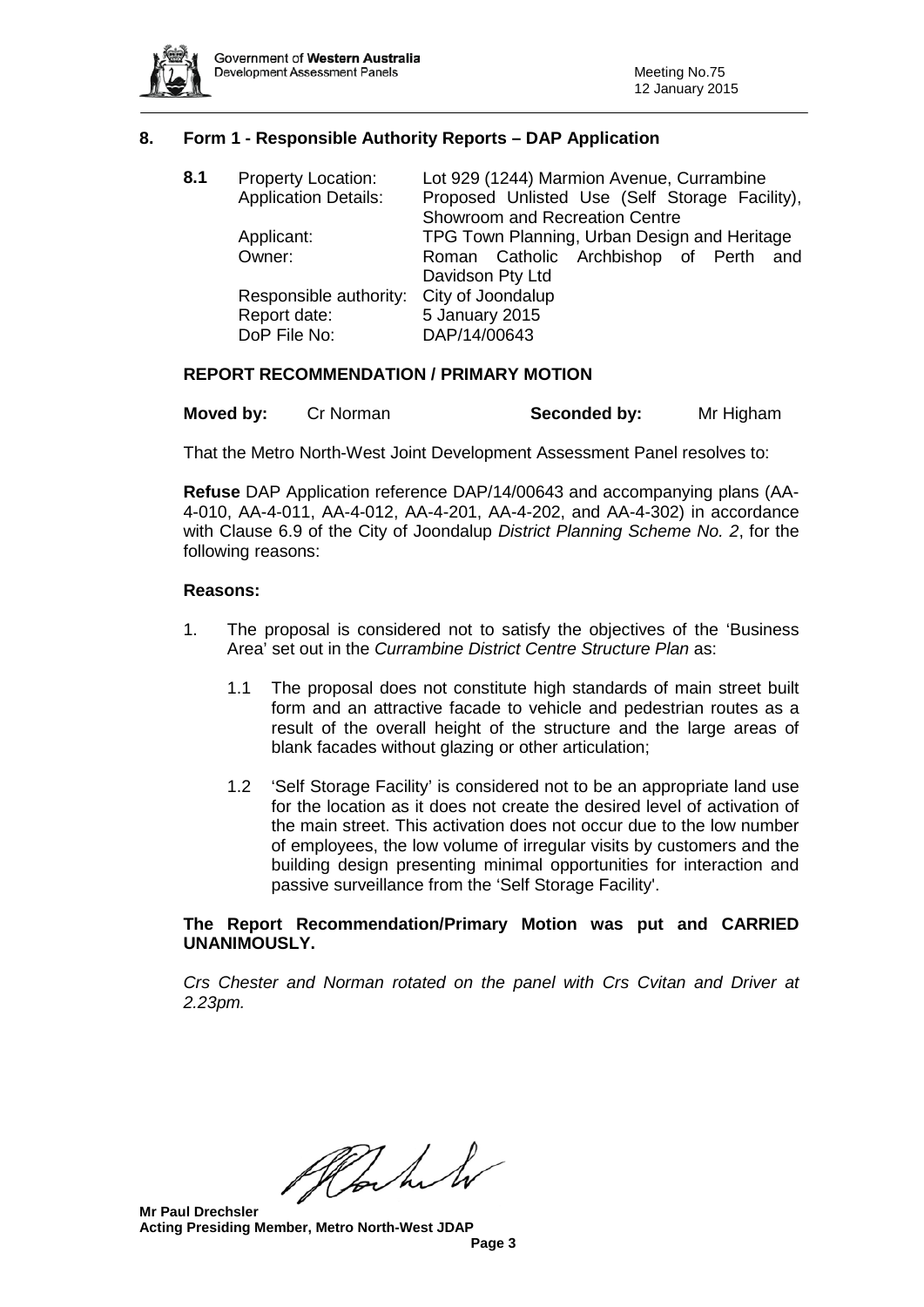

#### **9. Form 2 – Responsible Authority Reports - Amending or cancelling DAP development approval**

| 9.1 | <b>Property Location:</b>   | Lot 3801 (1001) Joondalup Drive, BANKSIA<br><b>GROVE</b> |
|-----|-----------------------------|----------------------------------------------------------|
|     | <b>Application Details:</b> | Drive-through Food Outlet                                |
|     | Applicant:                  | <b>TPG Town Planning</b>                                 |
|     | Owner:                      | Coles Group Property Dev Ltd                             |
|     | Responsible authority:      | City of Wanneroo                                         |
|     | Report date:                | 24 December 2014                                         |
|     | DoP File No:                | DAP/14/00180                                             |
|     |                             |                                                          |

### **REPORT RECOMMENDATION / PRIMARY MOTION**

| Moved by: | <b>Cr Driver</b> | Seconded by: | <b>Cr Cvitan</b> |
|-----------|------------------|--------------|------------------|
|-----------|------------------|--------------|------------------|

That the Metro North-West Joint Development Assessment Panel resolves to:

- 1. **Approve** that the DAP Application reference DAP/14/00/180 as detailed on the DAP Form 2 dated 7 November 2014 is appropriate for consideration in accordance with regulation 17 of the *Planning and Development (Development Assessment Panels) Regulations 2011*;
- 2. **Approve** the DAP Application reference DAP/14/00/180 as detailed on the DAP Form 2 date 7 November 2014 and all plans provided in **Attachment 5**) Page 2 in accordance with the provisions of the City of Wanneroo District Planning Scheme and the Metropolitan Region Scheme, for the proposed minor amendment to the approved Banksia Grove Town Centre (Stage 1) at Lot 3801 (1001) Joondalup Drive, Banksia Grove, subject to:

### **Amended Conditions**

1. Tenancies within the proposed development shall accord with the following land uses and their corresponding definitions under the City of Wanneroo *District Planning Scheme No. 2*:

Plan A9.01

- T01, T04-T06, T12 and T17 'Shop';
- T02 'Liquor Store';
- T03 'Bank';
- T07-T11 Take-Away Food Outlet and 'Restaurant';
- T16 'Medical Centre'; and
- M28 and M29 Take-Away Food Outlet.

### Plan DA03

- T01 Drive Through Food Outlet;
- T02 Drive Through Food Outlet; and
- Fuel Station: 'Convenience Store'

Hochet

**Mr Paul Drechsler Acting Presiding Member, Metro North-West JDAP**